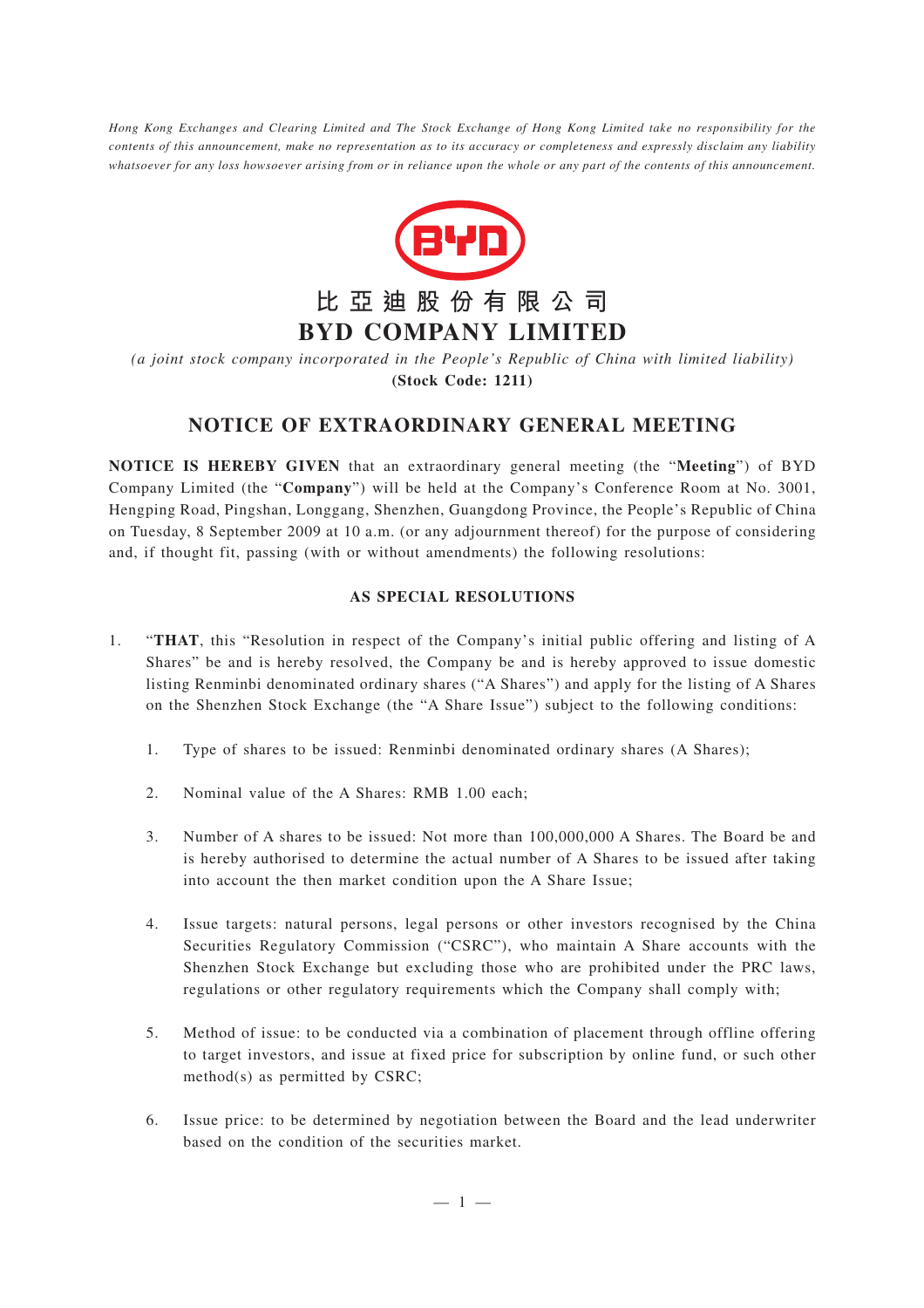- 7. Use of proceeds: The total investment amount of the proceeds from the proposed A Share Issue will be approximately RMB2,850,000,000 and invested in the following projects:
	- i) production project on lithium-ion batteries;
	- (ii) the project on the research, development and manufacturing base for automobiles in Shenzhen;
	- (iii) the expansion project on automobile products and accessories of BYD Auto Company Limited; and
	- (iv) the second phase of the project on solar energy batteries manufacturing facilities with a production capacity of 300 MW per year for the second phase and a target production capacity of 1 GW per year after all phases.

In the event that the proceeds raised are insufficient, the Board will determine the actual usage of the proceeds according to the significance and urgency of the above investment projects and any shortfall will be raised by the Company itself; in the event that such proceeds exceed the total investment amount of these projects, the surplus will be applied as working capital. Before receiving such proceeds, the Company will finance the above investment projects with its existing funds and bank loans based on the individual progress of the above investment projects. Upon receiving such proceeds, these existing funds so applied will be replaced by the proceeds and bank loans will be repaid.

- 8. Place of listing: the Shenzhen Stock Exchange;
- 9. Time for offering and listing: to be determined after discussion and agreement between the Board and the relevant regulatory authorities, following the approval by CSRC and the stock exchange;
- 10. Distribution arrangements with regard to accumulated profits prior to the offering: all shareholders of the Company after the offering will be entitled to share the undistributed profits accumulated prior to the A Share Issue;
- 11. Validity of the resolutions: 12 months from the date of passing of the resolution by the Shareholders' general meeting."
- 2. "**THAT** this "Resolution in respect of the grant of authority to the Board of Directors to deal with the matters for the initial public offering and listing of A Shares" be and is hereby resolved, the Board of Directors be and is hereby authorised to deal with the matters in respect of the A Share Issue at its discretion and with full authority subject to and as stipulated by the relevant laws and regulations, including but not limited to the following:
	- 1. to implement all procedures in connection with the A Share Issue, including the submission of the application for the A Share Issue to the CSRC and after the approval of the said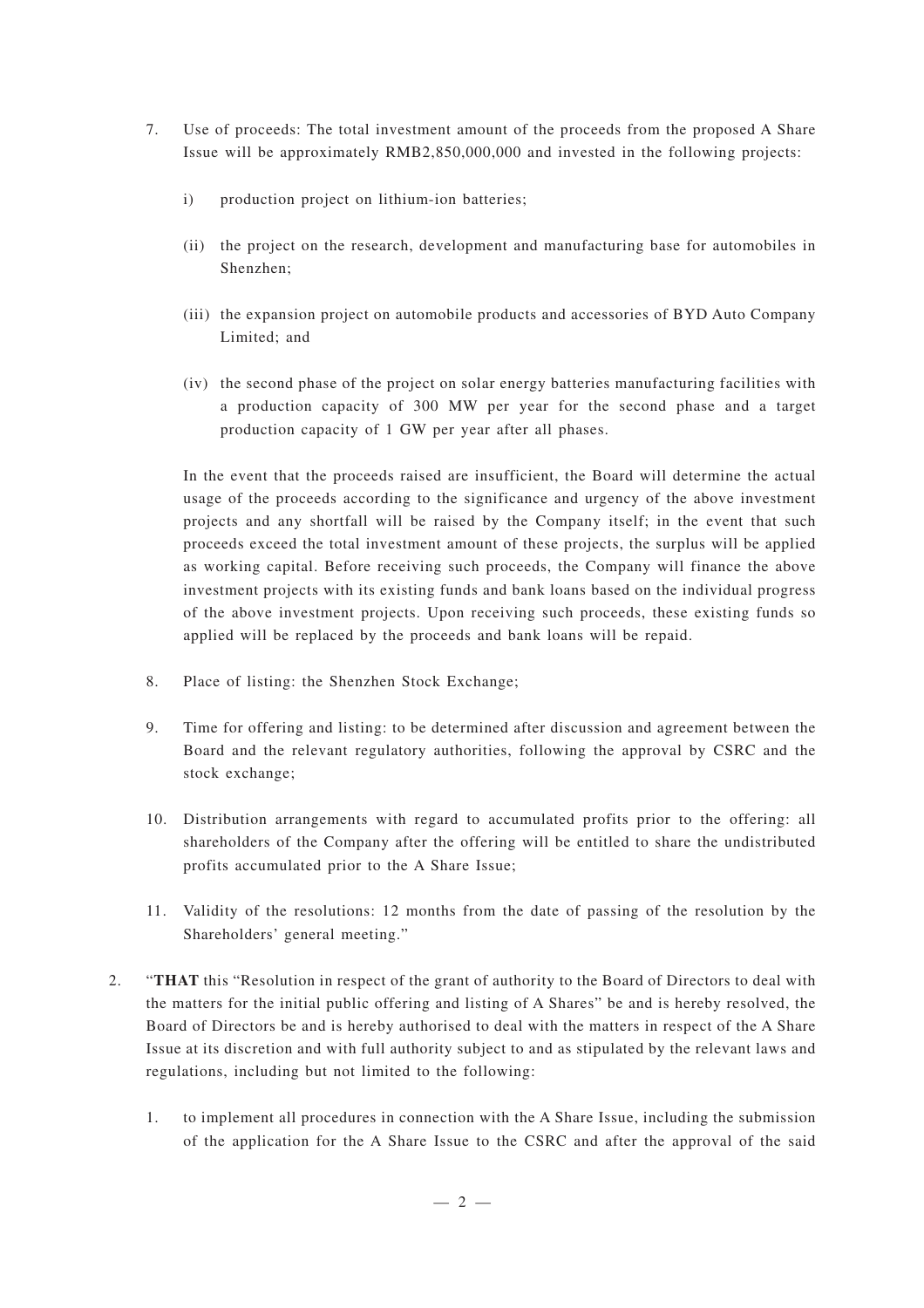application, the submission of the application for listing of the A Shares to the stock exchange; to propose amendments, supplements, explanations and clarifications in respect of relevant documents to regulatory authorities such as CSRC on behalf of the Company;

- 2. to determine and deal with at its discretion and with full authority, matters relating to the A Share Issue: under the proposal of the A Share Issue considered and approved by the Shareholders' general meeting and permitted by CSRC, to formulate and execute the proposal of the A Share Issue, including but not limited to determine the time of issue, number of A Shares to be issued, method of issue, issue price, issue targets, quantity and proportion of A Shares to be issued to corresponding issue targets, and other relevant matters relating to the A Share Issue, and to make alterations to the above in accordance with actual circumstances;
- 3. to formulate, review, amend and execute all application documents, other necessary documents and agreements in respect of the A Share Issue in accordance to the requirements of relevant regulatory authorities, stock exchange and approving authorities, including but not limited to prospectus and other relevant documents; to publish relevant documents to the media and provide explanations, illustration and clarifications on behalf of the Company;
- 4. within the scope of the usage of proceeds approved by the Shareholders' general meeting and in accordance with the actual circumstances, to make analysis and reasonable adjustments on the projects, investment amounts, timing and method of the implementation, etc. under the usage of proceeds from the A Share Issue;
- 5. upon the completion of A Share Issue, to deal with the relevant registration and settlement matters with the China Securities Depository and Clearing Corporation Limited and its branch companies based on the actual conditions of the A Share Issue;
- 6. based on the conditions of the A Share Issue, to make supplementary amendments to the Articles of Association of the Company accordingly and undertake the relevant procedures such as application for approval and changes of business registration, and to make amendments to the Articles of Association of the Company within the scope of the proposal of the A Share Issue and in accordance with the requirements of the supervisory authorities;
- 7. to determine specific account(s) for proceeds prior to the A Share Issue according to the needs of the Company;
- 8. to amend the proposal of the issue and continue to deal with the matters of the A Share Issue, in the event of changes in the policies on share issues during the offering period;
- 9. to take any other actions or deal with any other matters which are not specified but are necessary for the A Share Issue;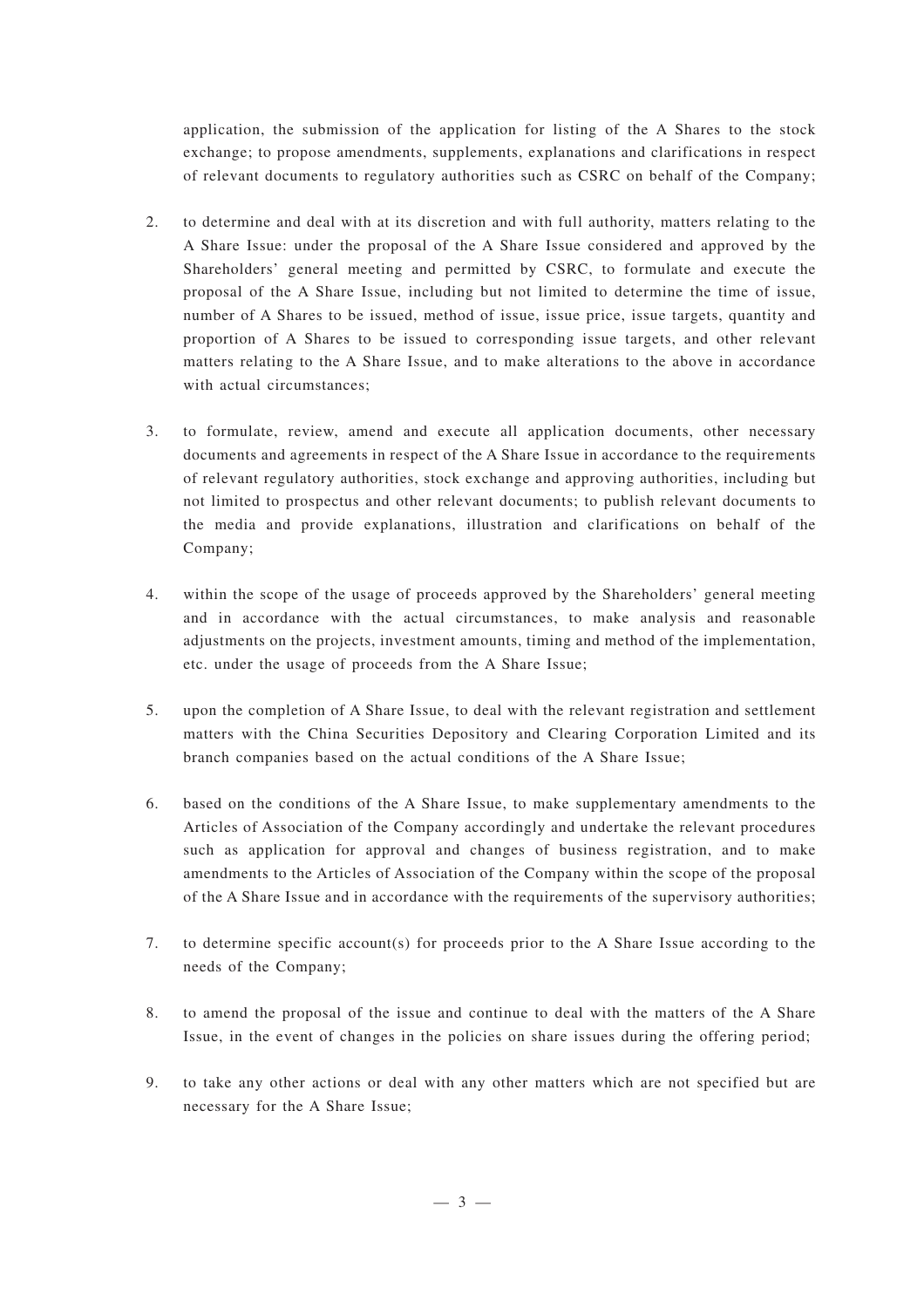- 10. subject to compliance with all regulatory requirements and based on actual circumstances, the Board of Directors be approved to delegate the aforesaid authorities to Wang Chuan-fu, Lu Xiang-yang or Xia Zuo-quan, being Directors of the Company, and the authorized person be entitled to deal with procedures such as examination and approval, registration, filing, etc. with relevant governments or institutions in respect of the A Share Issue, execute, implement, amend, complete documents for submission to relevant governments, institutions, organizations and individuals, and undertake all acts and matters relating to the A Share Issue be deems necessary and expedient.
- 11. The validity of the resolution in respect of the grant of authority for the A Share Issue: 12 months from the date of the passing of the resolution by the Shareholders' general meeting."
- 3. "**THAT** this "Resolution in respect of the amendments to the Articles of Association of the Company and the schedule thereto" be and is hereby resolved, the amended "Articles of Association of BYD Company Limited" and the "Rules and Procedures of Shareholders' General Meeting of BYD Company Limited" be and are hereby approved, such amended Articles of Association and schedule thereto be effective after the approval of the A Share Issue by CSRC and from the date on which the A Shares are listed on the stock exchange, provided that the Articles of Association shall be submitted to the authorities on commerce for approval.

The relevant resolutions resolved at the Company's First Extraordinary General Meeting in 2008 held on 20 March 2008 approving the "Rules and Procedures of Board of Director Resolutions of BYD Company Limited", "Rules and Procedures of Supervisory Committee Resolutions of BYD Company Limited", "Regulations on Independent Non-executive Directors of BYD Company Limited", "Regulations on Connected Transactions Strategies of BYD Company Limited" and "Regulations on External Guarantee of BYD Company Limited" remain to be valid, and the abovementioned will be effective after the approval of the A Share Issue by CSRC and from the date on which the A Shares are listed on the stock exchange."

## **AS ORDINARY RESOLUTIONS**

- 4. "**THAT** this "Resolution in respect of the engagement of accountants for specific purpose" be and is hereby resolved, the engagement of Ernst & Young Hua Ming as the specific accountants for the purpose of the A Share Issue, which will produce audited reports and other specialist reports in accordance with the accounting principles and regulations in the PRC, be and is hereby approved and the term of engagement shall commence from the date on which this resolution is passed until the completion of the works for the A Share Issue, and the Board of Directors be and is hereby authorised to fix the remuneration of the above accountants based on actual circumstances."
- 5. "**THAT** this "Resolution in respect of the provision of guarantees for the Company's domestic subsidiaries" be and is hereby resolved, the Company be and is hereby approved to, from the date on which this resolution is passed until the date of the conclusion of the 2009 annual general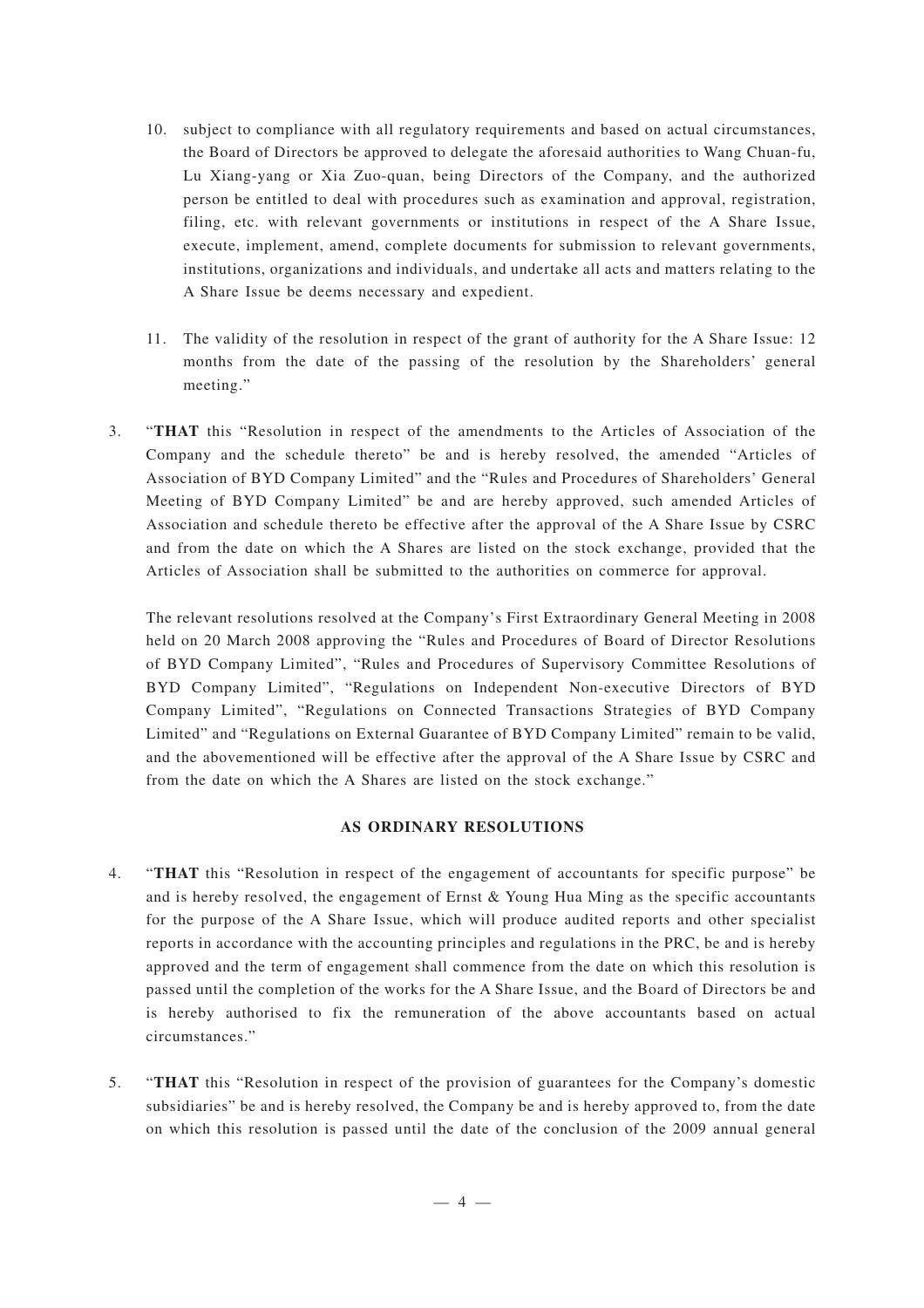meeting of the Shareholders to be held in 2010, and under the credit amount signed off by banks and the Company, provide joint liability guarantees for its domestic subsidiaries in respect of bank loans to such subsidiaries within such credit amount."

6. "**THAT** this "Resolution in respect of the amendments to Usage Management System of Funds Raised of BYD Company Limited" be and is hereby resolved, the amendments to "Usage Management System of Funds Raised of BYD Company Limited" be and are hereby approved, and the amended "Usage Management System of Funds Raised of BYD Company Limited" be effective after the approval of the A Share Issue by CSRC and from the date on which the A Shares issued under the A Share Issue are listed on the stock exchange."

> By Order of the Board **BYD Company Limited WANG Chuan-fu** *Chairman*

Hong Kong, 24 July 2009

## **Notes:**

(A) The Company will not process registration of transfers of H Shares from Saturday, 8 August 2009, to Tuesday, 8 September 2009, (both days inclusive). Holders of H Shares whose names appear on the register of H Shares of the Company kept at Computershare Hong Kong Investor Services Limited after 4:30 p.m. on Friday, 7 August 2009 are entitled to attend and vote at the Meeting (or any adjournment thereof) following completion of the registration procedures. To qualify for attendance and voting at the Meeting (or any adjournment thereof), documents on transfers of H Shares must be lodged with the Company's H share registrar and transfer office, not later than 4:30 p.m. on Friday, 7 August 2009. The address of the Company's H Share registrar and transfer office is as follows:

Computershare Hong Kong Investor Services Limited Shops 1712-1716 17th Floor, Hopewell Centre 183 Queen's Road East Hong Kong

The Company will not process registration of transfers of Domestic Shares from Saturday, 8 August 2009 to Tuesday, 8 September 2009 (both days inclusive). Holders of Domestic Shares whose names appear on the register of Shares of the Company after 4:30 p.m. on Friday, 7 August 2009, are entitled to attend and vote at the Meeting (or any adjournment thereof) following completion of the registration procedures. Holders of Domestic Shares should contact the secretary to the board ("**Secretary to the Board**") of directors of the Company (whose contact details are set out in note (B) below) for details concerning registration of transfers of Domestic Shares.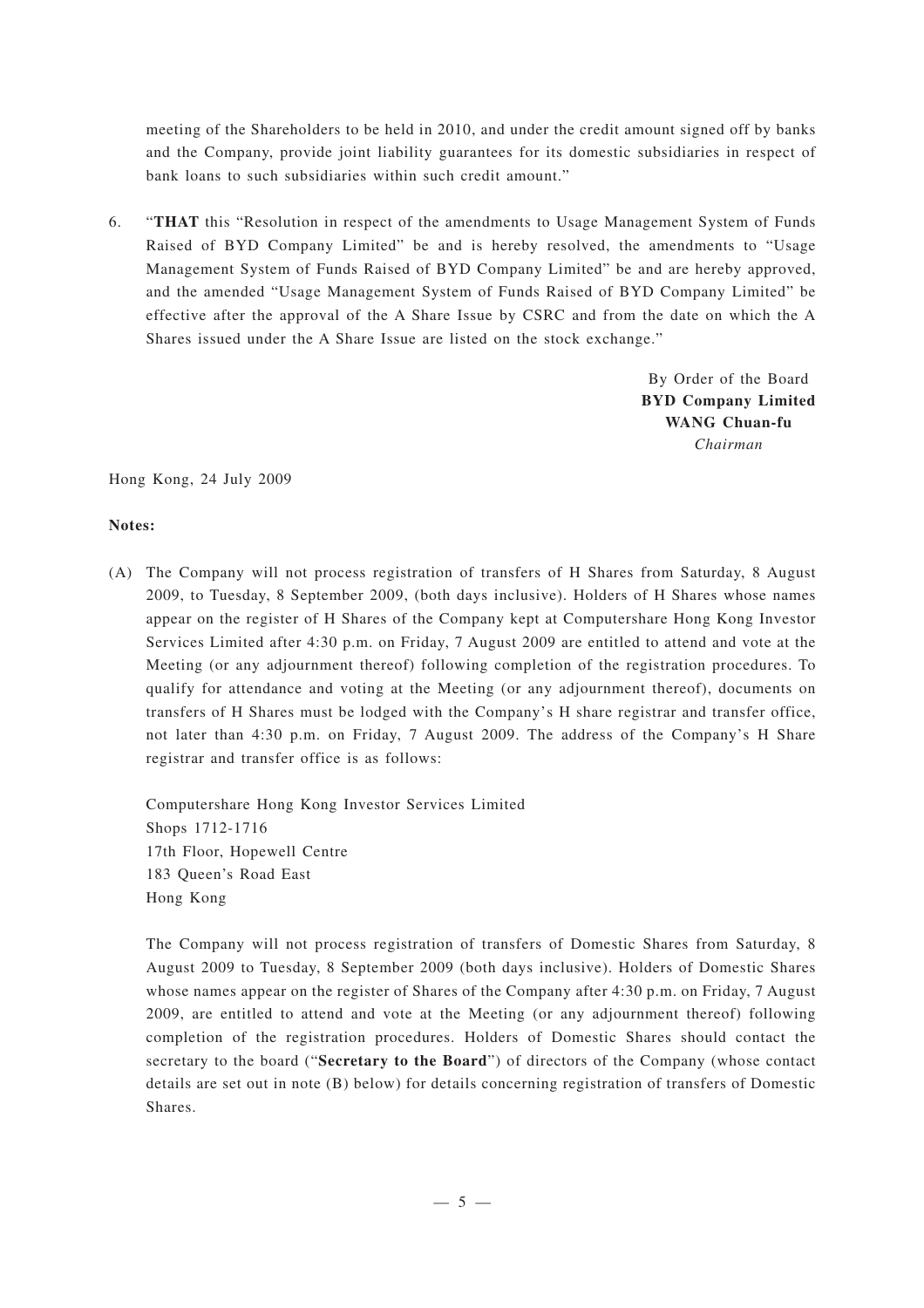(B) Holders of H Shares and Domestic Shares intending to attend the Meeting (or any adjournment thereof) should complete and return the reply slip for attending the Meeting (or any adjournment thereof) personally, by facsimile or by post.

Holders of H Shares should complete and return the reply slip to the Company's H share registrar and transfer office by facsimile at (852) 2865 0990 or by post to (or by depositing it at) Shops 1806-1807, 18th Floor, Hopewell Centre, 183 Queen's Road East, Hong Kong such that the reply slip shall be received by the Company's H share registrar and transfer office 20 days before the Meeting (i.e. on or before Tuesday, 18 August 2009).

Holders of Domestic Shares should complete and return the reply slip, by personal delivery, by facsimile or by post, to the Secretary to the Board such that the reply slip shall be received by the Secretary to the Board 20 days before the Meeting (i.e. on or before Tuesday, 18 August 2009).

The contact details of the Secretary to the Board are as follows:

Secretary to the Board No. 3001 Hengping Road Pingshan Longgang Guangdong Province the PRC

- (C) Each holder of H Shares entitled to attend and vote at the Meeting (or any adjournment thereof) may, by completing the form of proxy of the Company, appoint one or more proxies to attend and vote at the Meeting (or any adjournment thereof) on his behalf. A proxy needs not be a shareholder of the Company. With respect to any shareholder of the Company who has appointed more than one proxy, the proxy holders may only vote on a poll.
- (D) Holders of H Shares must use the form of proxy of the Company for appointing a proxy and the appointment must be in writing. The form of proxy must be signed by the relevant shareholder of the Company or by a person duly authorized by the relevant shareholder of the Company in writing (a "**power of attorney**"). If the form of proxy is signed by the person authorized by the relevant shareholder of the Company as aforesaid, the relevant power of attorney and other relevant documents of authorization (if any) must be notarized. If a corporate shareholder of the Company appoints a person other than its legal representative to attend the Meeting (or any adjournment thereof) on its behalf, the relevant form of proxy must be affixed with the company seal/chop of the corporate shareholder of the Company or duly signed by its director or any other person duly authorized by that corporate shareholder of the Company as required by the articles of association of the Company.